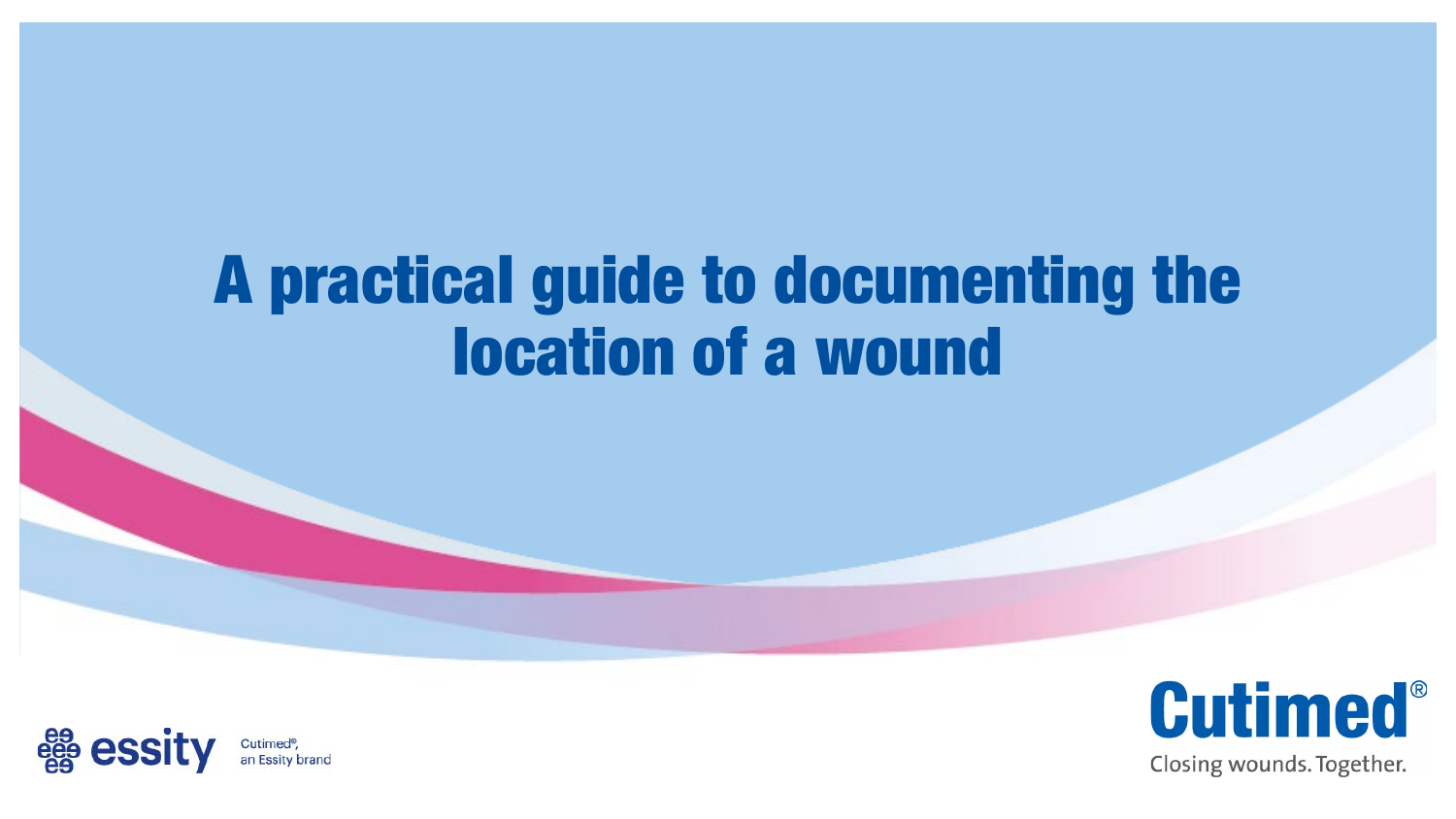## INTRODUCTION

#### **CONTENT**

This document contains information on the

- **location**
- anatomical terminology

Assessing and documenting each individual wound is an important part of your assessment. The location of the wound should be recorded accurately. This guide will help you to create accurate records using the correct terminology.



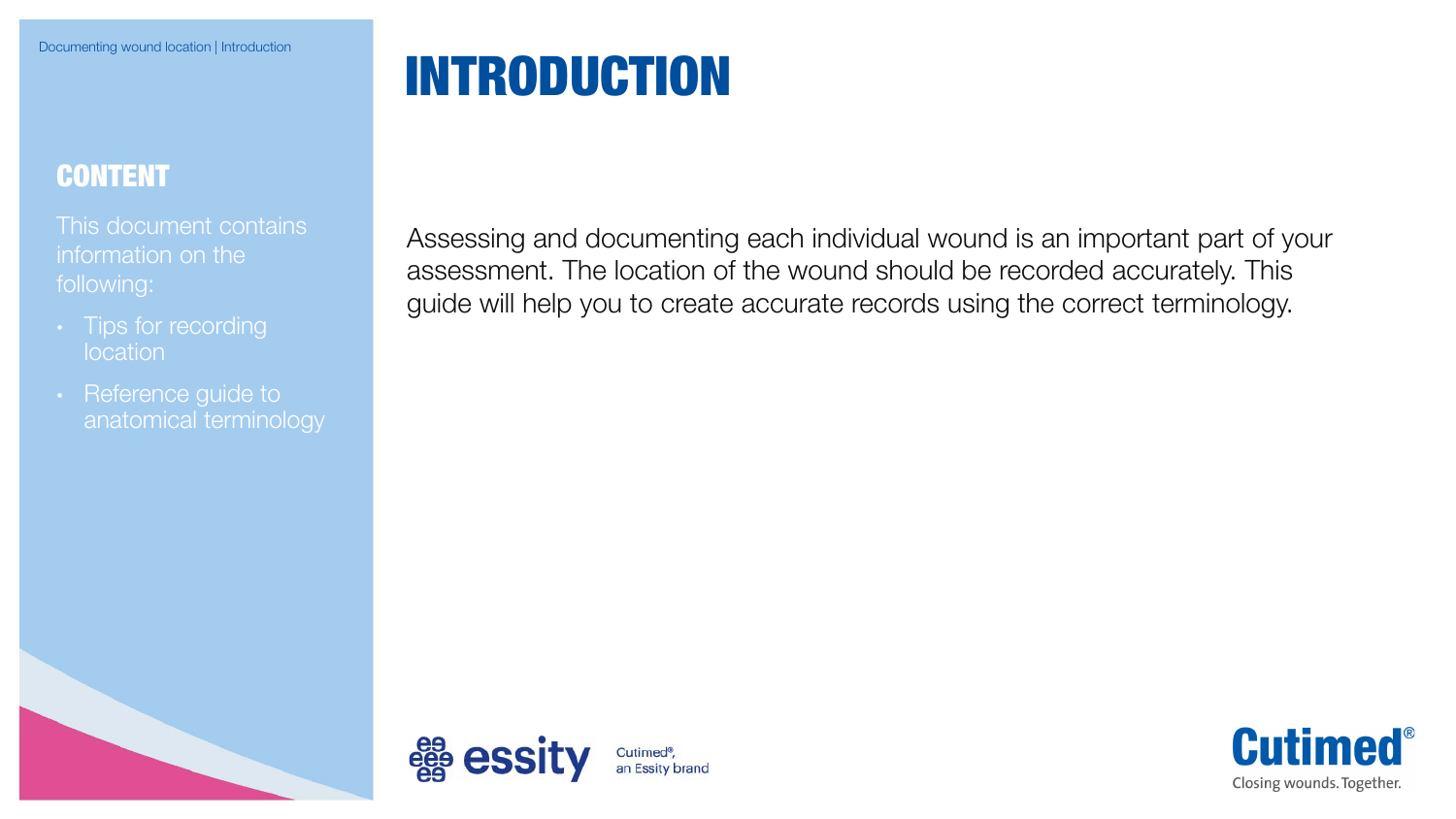This list has been adapted from the Best Practice Statement "Improving holistic assessment of chronic wounds"

### TIPS FOR ACCURATELY RECORDING THE LOCATION OF A WOUND

Document in the patient's records, the correct anatomical names for the location of each wound.

For example: "Wound location - right leg, medial aspect, 4cm above medial malleolus"

Ideally, you should also record the location of each wound on a body map

Don't forget that left and right are seen from the patient's perspective, not yours.

For example: left leg means the patient's left leg, not on the left as you look at the patient.



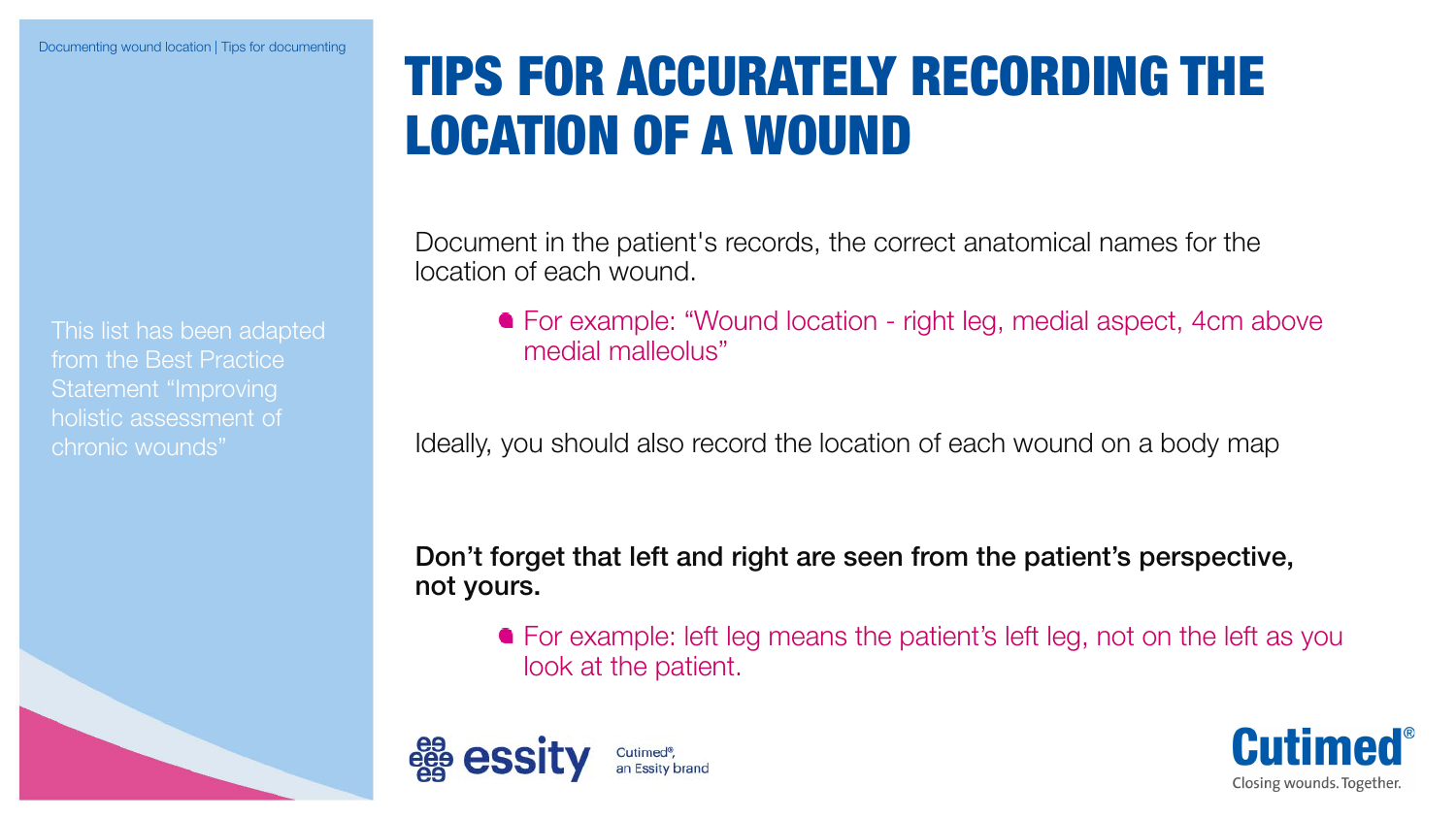#### A REFERENCE GUIDE TO ANATOMICAL TERMINOLOGY



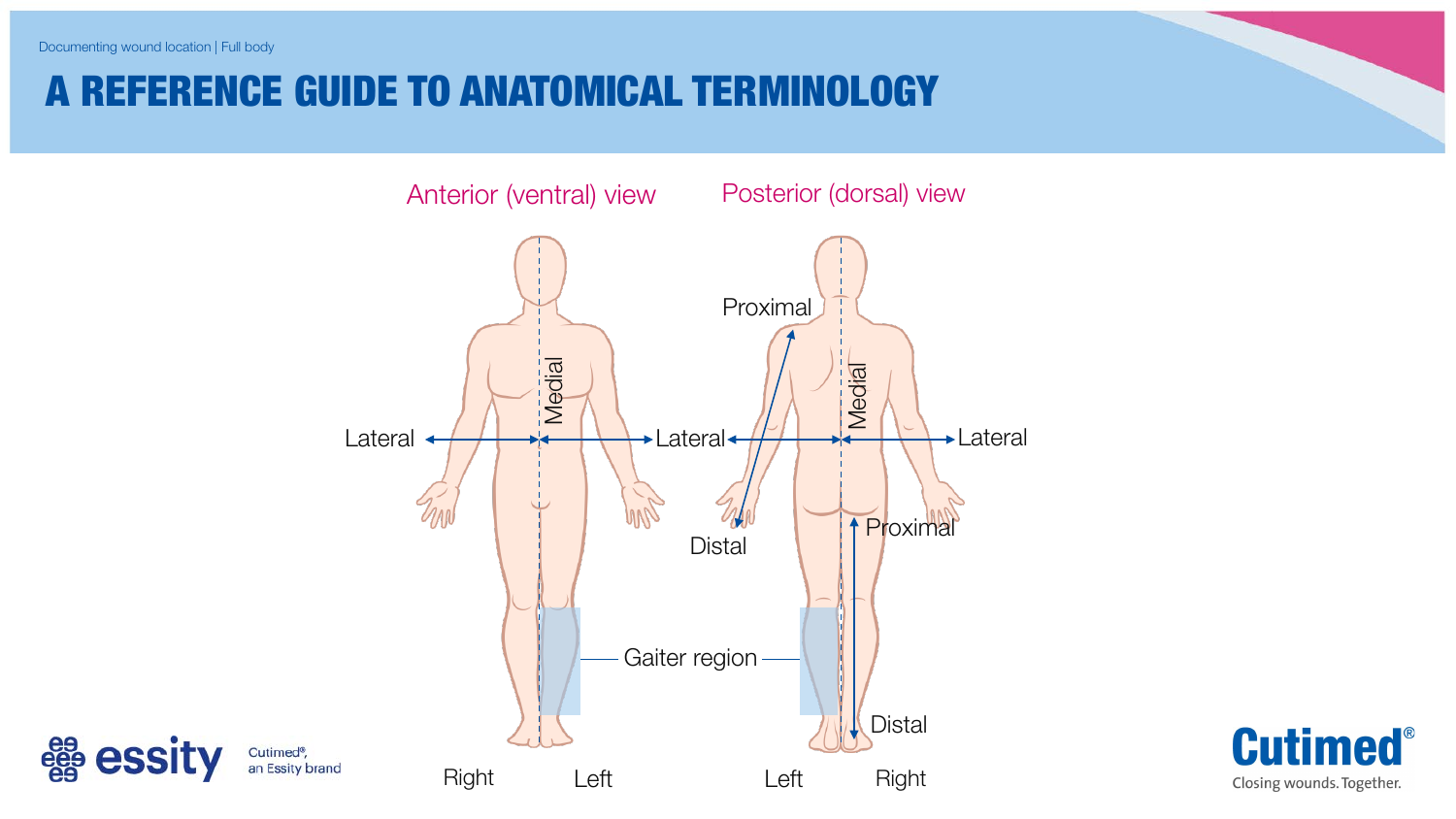### A REFERENCE GUIDE TO ANATOMICAL TERMINOLOGY

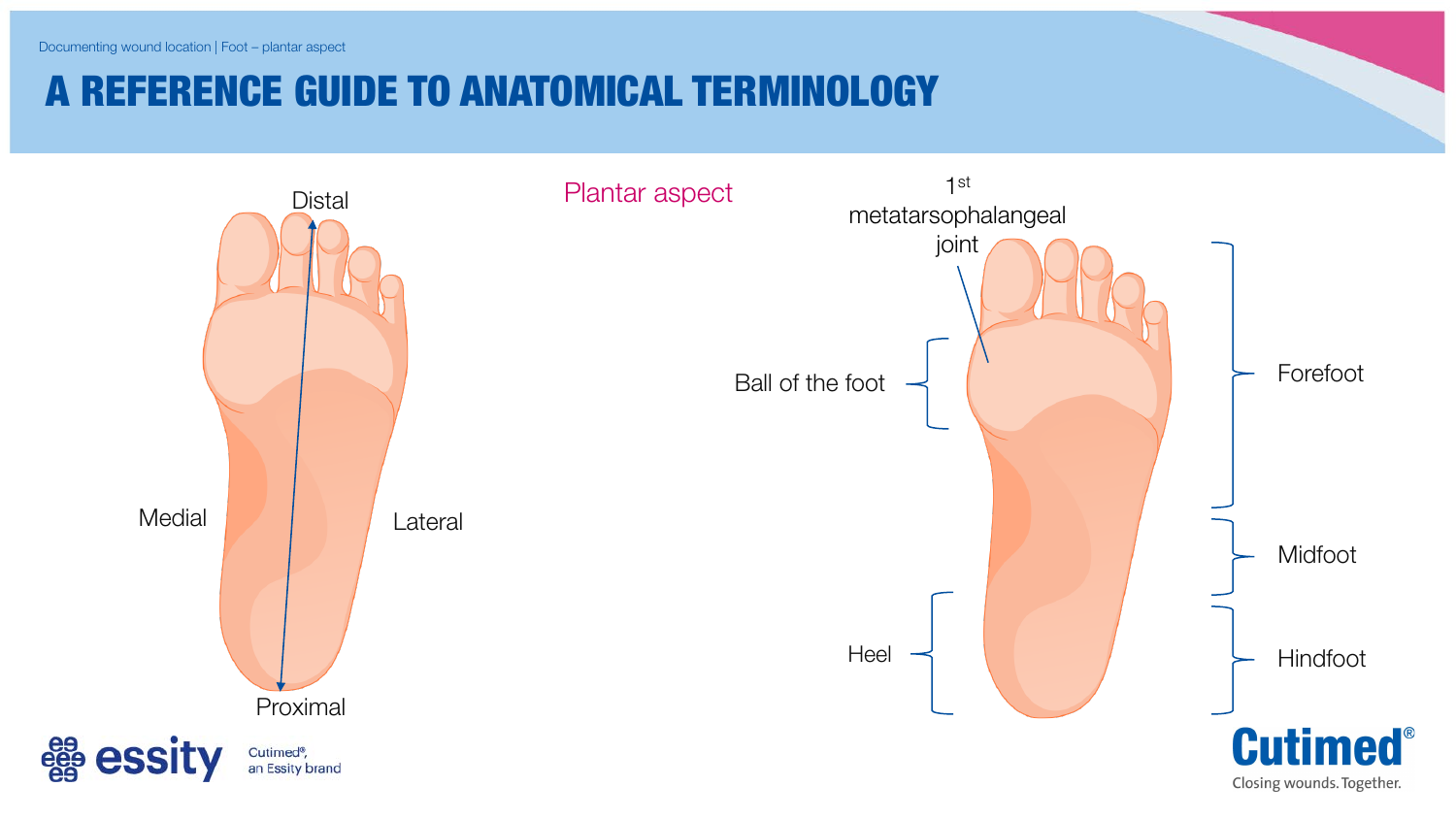### A REFERENCE GUIDE TO ANATOMICAL TERMINOLOGY

Dorsal (or ventral aspect)





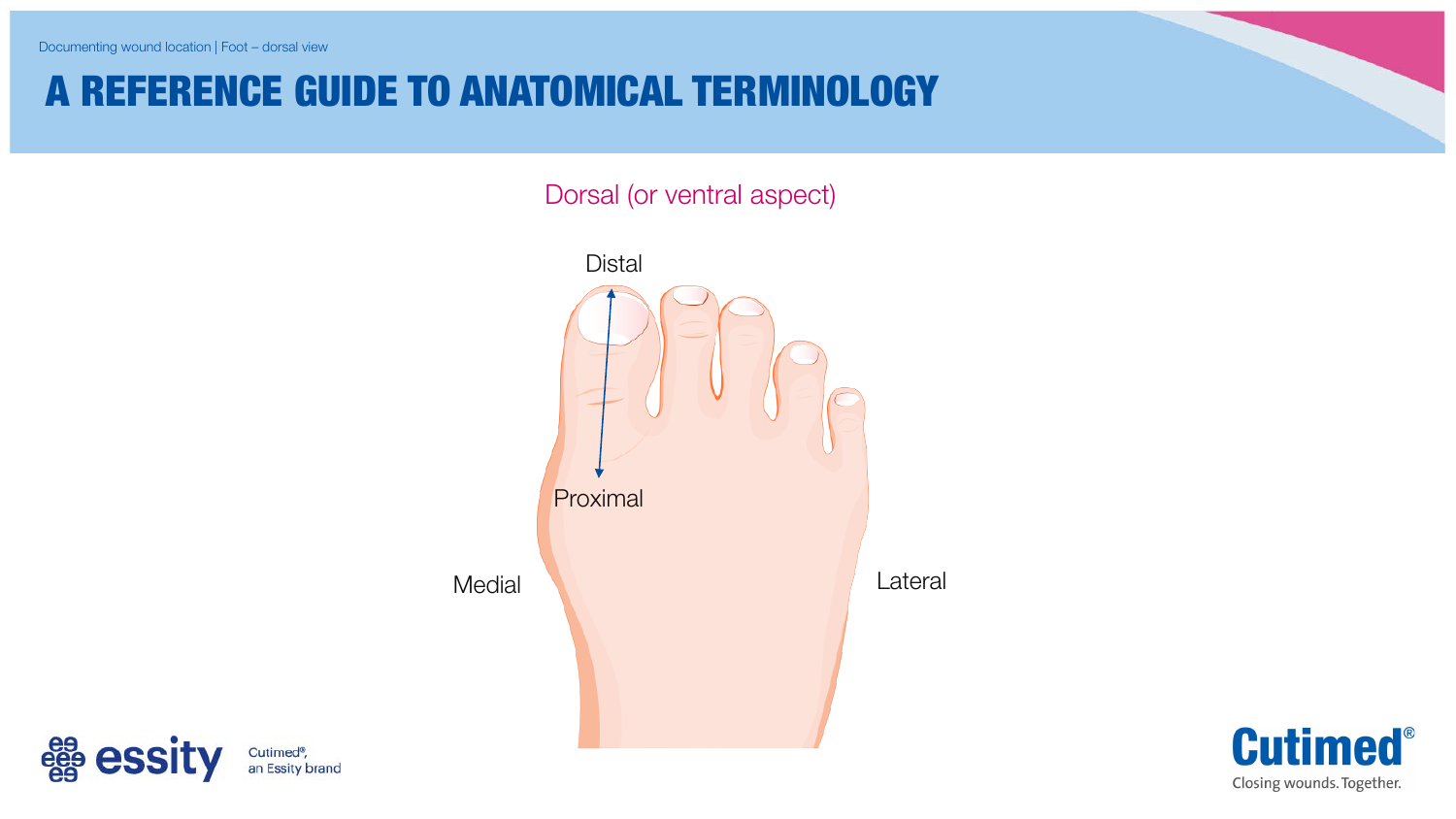#### Documenting wound location | Feet

#### A REFERENCE GUIDE TO ANATOMICAL TERMINOLOGY





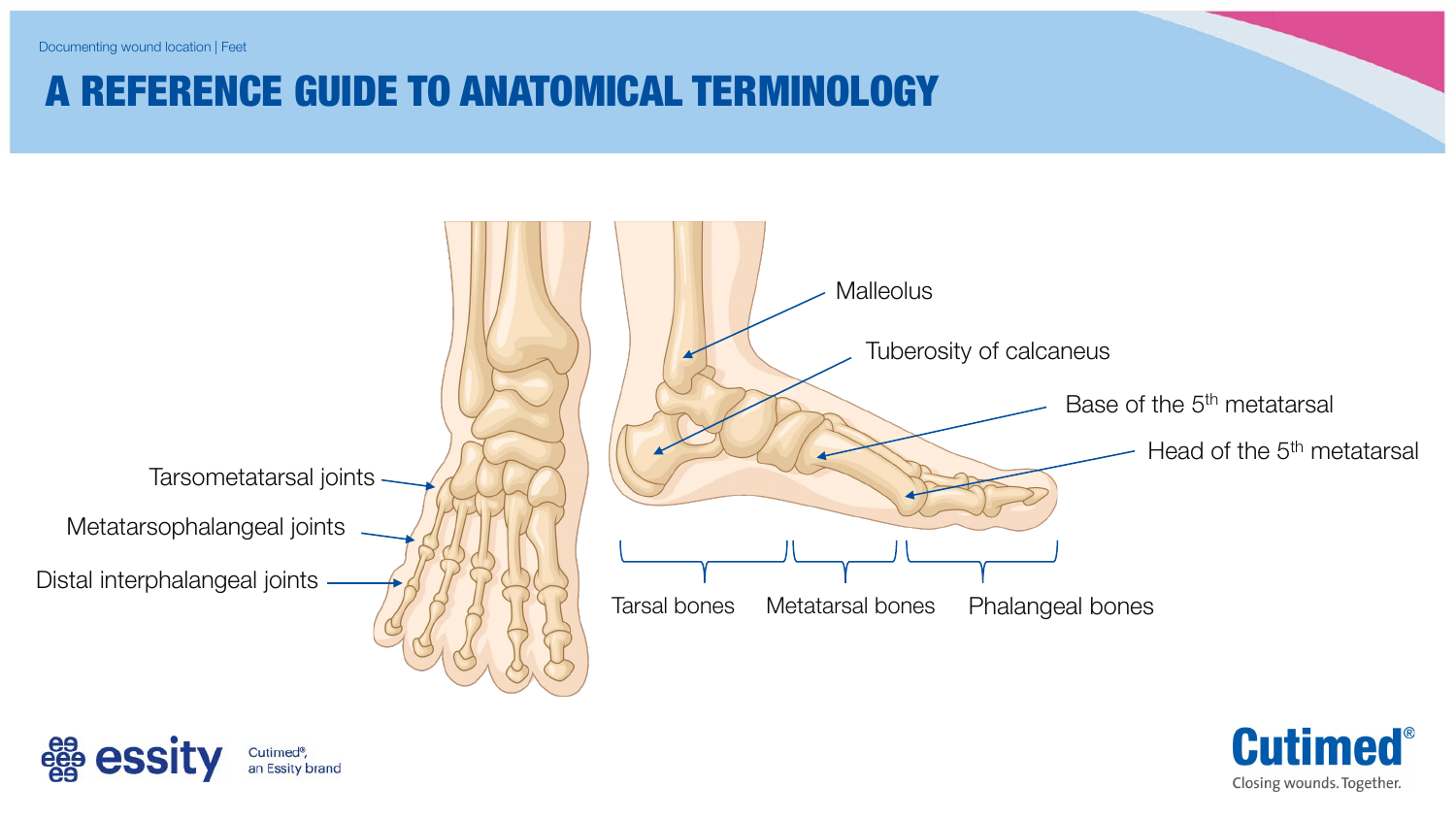Documenting wound location | Abdomen

#### A REFERENCE GUIDE TO ANATOMICAL TERMINOLOGY



**▒ essity** Cutimed<sup>®</sup>, an Essity brand